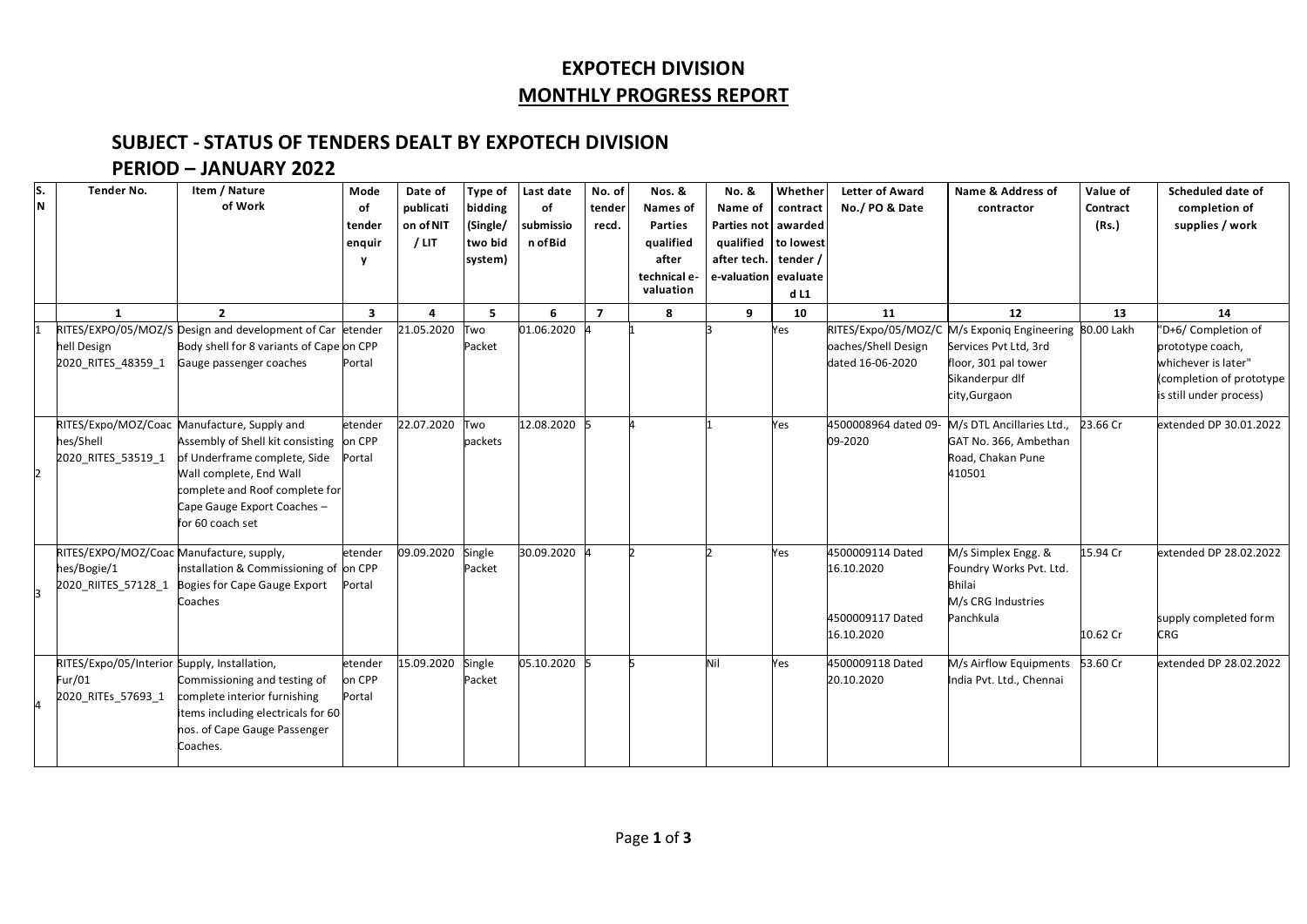## **EXPOTECH DIVISION MONTHLY PROGRESS REPORT**

|    | RITES/Expo/MOZ/DEM Development, Supply,<br>2020 RITES 58555 1               | U/Transmission System Installation and Commissioning on CPP<br>of 3 phase AC-AC Transmission Portal<br>System including Driver Cab<br>Equipment For 1800 HP Cape<br>Gauge DEMUs                                                                    | etender                     | 26.09.2020 | Single<br>Packet | 19.10.2020 1                                        |  | Yes | 4500009174 Dated<br>20.11.2020                                                           | M/s Medha Servo Drives<br>Pvt. Ltd., Nachram,<br>Hyderabad                                                | 27.55 Cr   | extended DP 30.01.2022                     |
|----|-----------------------------------------------------------------------------|----------------------------------------------------------------------------------------------------------------------------------------------------------------------------------------------------------------------------------------------------|-----------------------------|------------|------------------|-----------------------------------------------------|--|-----|------------------------------------------------------------------------------------------|-----------------------------------------------------------------------------------------------------------|------------|--------------------------------------------|
|    | EMU/Shell<br>2020 RITES 61630 1                                             | RITES/Expo/05/MOZ/D Manufacture, Supply and<br>assembly of shell kit consisting<br>of underframe complete, Side<br>wall complete, End wall and<br>roof for Cape Gauge DEMUs                                                                        | etender<br>on CPP<br>Portal | 08.11.2020 | Single<br>Packet | 24.11.2020                                          |  | Yes | 4500009229 Dated<br>08.12.2020                                                           | M/s Indira Industries,<br>Ranipet                                                                         | 10.3146 Cr | extended DP 28.02.2022                     |
|    | RITES/EXPO/05/MOZ/D Supply, Installation,<br>EMU COACH FUR/01               | Commissioning & Testing of<br>Complete Interior Furnishing<br>including electricals for 30 Nos.<br>of Cape Gauge DEMU Coaches                                                                                                                      | etender<br>on CPP<br>Portal | 17.11.2020 | Single<br>Packet | 14.12.2020                                          |  | Yes | RITES/EXPO/05/MOZ/DM/s Kineco Ltd. Goa<br><b>EMU INTERIOR FUR/01</b><br>Dated 28.12.2020 |                                                                                                           | 22.789 Cr. | extended DP 30.01.2022                     |
|    | <b>OACHES &amp;</b><br>DEMU/PAINTING<br>2020 RITES 62850 1                  | RITES/EXPO/05/MOZ/C Supply and application of paint<br>for extrerior painting (including on CPP<br>adhesion promoting primer)<br>and interior painting (including<br>adhesion promoting primer and<br>2 component PU sound<br>insulation painting) | etender<br>Portal           | 23.11.2020 | Single<br>Packet | 15.12.2020                                          |  | Yes | 4500009235 Dated<br>23.12.2020                                                           | M/s Emprise Marketing,<br>Lucknow                                                                         | 4.13 Cr    | extended DP 28.02.2022                     |
|    | RITES/EXPO/05/MOZ/D Design, Development,<br>EMU/BOGIE<br>2020 RITES 61635 1 | Manufacture & Supply of Bogies on CPP<br>for Cape Gauge DEMUs                                                                                                                                                                                      | etender<br>Portal           | 09.11.2020 | Single<br>Packet | Initially<br>1.12.2020<br>Then revised<br>8.12.2020 |  | Yes | 4500009233 Dated<br>16.12.2020                                                           | M/s Hindustan Fibre<br>Glass Works, Vadodra (JV<br>with M/s Ashika<br>Commercial Pvt. Ltd.<br>Kishangarh) | 14.27 Cr   | extended DP 28.02.2022                     |
| 10 | <b>EMU/BEARING ARRGT</b><br>2021_RITES_75186_1                              | RITES/EXPO/05/MOZ/D Supply of Axle Box Roller<br>Bearing Arrangement for Cape<br>Gauge Bogie for DPC, DTC & TC Portal<br>Coaches of DEMU rake for<br>Mozambique                                                                                    | etender<br>on CPP           | 07.04.2021 | Single<br>Packet | 19.04.2021                                          |  | Yes | 4500009291 Dated<br>05.05.2021                                                           | M/s National Engineering 1.656 Cr<br>Industries Ltd. Jaipur                                               |            | extended DP 30.09.2021<br>supply completed |
|    | <b>Spares</b>                                                               |                                                                                                                                                                                                                                                    |                             |            |                  |                                                     |  |     |                                                                                          |                                                                                                           |            |                                            |